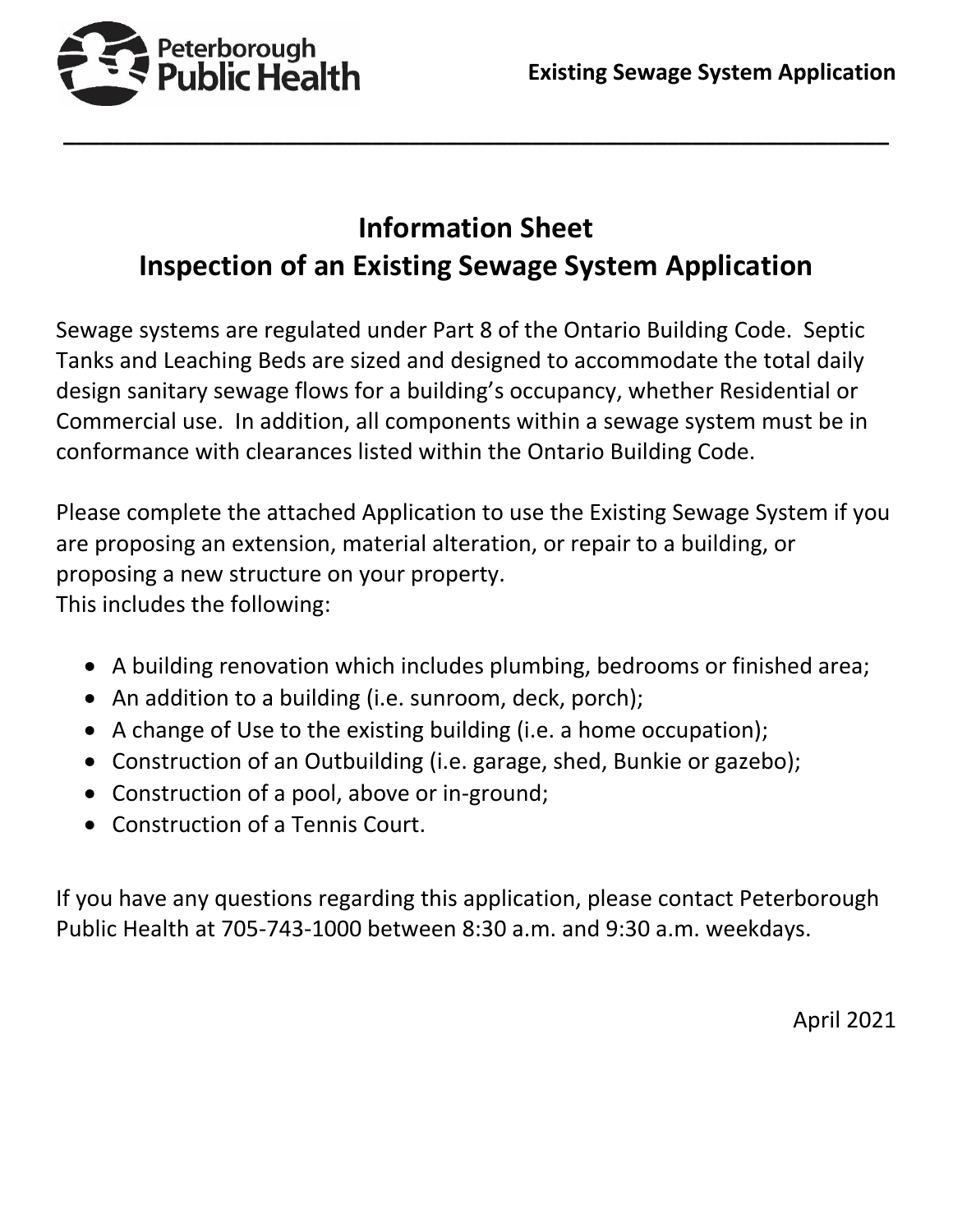|  | Peterborough<br>Public Health |  |
|--|-------------------------------|--|
|--|-------------------------------|--|

### **PETERBOROUGH Public Health 185 King Street PETERBOROUGH, ONTARIO K9J 2R8 Telephone (705) 743-1000 B Fax (705) 743-1203**

**Existing Sewage System Application**

**FOR OFFICE USE ONLY**

File No.:

Receipt No.:

Date Received:

| <b>OWNER INFORMATION</b>                                                |                                                     |                                              |       |  |  |
|-------------------------------------------------------------------------|-----------------------------------------------------|----------------------------------------------|-------|--|--|
|                                                                         |                                                     |                                              |       |  |  |
|                                                                         |                                                     |                                              |       |  |  |
|                                                                         |                                                     |                                              |       |  |  |
|                                                                         |                                                     |                                              |       |  |  |
| <b>PROPERTY DESCRIPTION</b>                                             |                                                     |                                              |       |  |  |
| House No./Street/Road:                                                  |                                                     | Lot:                                         | Conc: |  |  |
| Plan No.:<br>Sublot:                                                    | <b>Roll Number:</b>                                 |                                              |       |  |  |
| <b>Lot Dimensions:</b>                                                  |                                                     |                                              |       |  |  |
| Frontage:                                                               | Depth:                                              | Area:                                        |       |  |  |
|                                                                         |                                                     |                                              |       |  |  |
| <b>EXISTING SEWAGE SYSTEM INFORMATION</b>                               |                                                     |                                              |       |  |  |
| Indicate Type: Septic Tank/Leaching Bed [ ] Holding Tank [ ] Other      |                                                     |                                              |       |  |  |
| Do you possess records respecting your existing sewage disposal system? |                                                     |                                              |       |  |  |
| Yes [] If Ayes@, attach copies of the records or provide permit number. |                                                     |                                              |       |  |  |
| No <sub>1</sub><br>If Ano@, state year that:                            | (1) sewage system installed:<br>(2) premises built: | (3) owner of property when system installed: |       |  |  |

### **REASON FOR APPLICATION**

Addition [ ], Alteration [ ], or Change in Use [ ], Other [ ]\_

| <b>PROPOSAL</b>                |                                                                                                                                                                                                                                |                                |  |  |  |
|--------------------------------|--------------------------------------------------------------------------------------------------------------------------------------------------------------------------------------------------------------------------------|--------------------------------|--|--|--|
| <b>EXISTING</b>                | <b>PROPOSED</b>                                                                                                                                                                                                                | <b>TOTAL ON COMPLETION</b>     |  |  |  |
| Square Footage _______________ | Square Footage ______________                                                                                                                                                                                                  | Square Footage ______________  |  |  |  |
| Bedrooms ____________________  | Bedrooms ____________________                                                                                                                                                                                                  | Bedrooms ____________________  |  |  |  |
|                                | Toilets ________________________                                                                                                                                                                                               | Toilets ______________________ |  |  |  |
| <b>Bathtubs and/or Showers</b> | <b>Bathtubs and/or Showers</b>                                                                                                                                                                                                 | <b>Bathtubs and/or Showers</b> |  |  |  |
| Kitchen Sink ________________  | Kitchen Sink <b>Example 2018</b>                                                                                                                                                                                               | Kitchen Sink ________________  |  |  |  |
| Washbasins _________________   | Washbasins ________________                                                                                                                                                                                                    | Washbasins _________________   |  |  |  |
| Dishwashers _____________      | Dishwashers _______________                                                                                                                                                                                                    | Dishwashers _______________    |  |  |  |
| Clothes Washers ___________    | Clothes Washers ___________                                                                                                                                                                                                    | Clothes Washers __________     |  |  |  |
| Laundry Tubs ______________    | Laundry Tubs _______________                                                                                                                                                                                                   | Laundry Tubs <b>No. 1998</b>   |  |  |  |
| Garage/Outbuildings _________  | Garage/Outbuildings                                                                                                                                                                                                            | Garage/Outbuildings _________  |  |  |  |
| Other _______________________  | Other the contract of the contract of the contract of the contract of the contract of the contract of the contract of the contract of the contract of the contract of the contract of the contract of the contract of the cont |                                |  |  |  |
|                                |                                                                                                                                                                                                                                |                                |  |  |  |

**\*\*\*\*\*\*\*\*PLEASE COMPLETE REVERSE SIDE\*\*\*\*\*\*\*\***